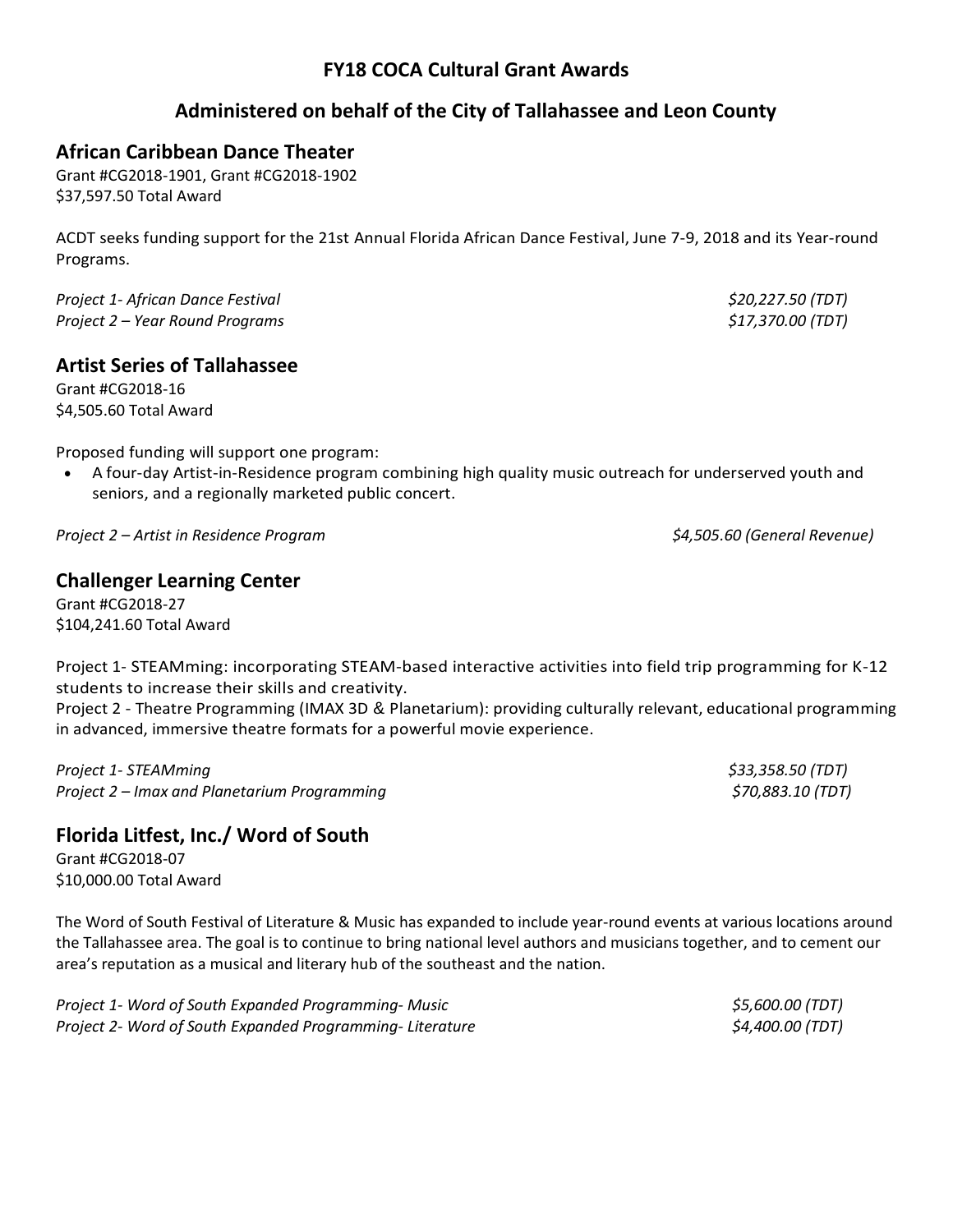# **FSU Museum of Fine Arts**

Grant #CG2018-11 \$13,500.00 Total Award

Public Programming: General Public events, exhibitions and services with cultural tourism impact. In accordance with the MoFA mission to advance art research and provide interpretation of works of art through exhibitions, events and educational services and programs, the Museum is open to the public throughout the year with changing exhibitions at no charge to visitors.

*Project 1- Events, Exhibitions & Services \$13,500.00 (TDT)*

### **FSU Opera Outreach Program**

Grant #CG2018-09 \$13,500.00 Total Award

The Florida State Opera Outreach Schools Project will serve children and adults in Leon County by providing live performances of opera and supporting educational materials to create engaging and impactful stage experiences.

*Project 1- Opera Outreach Schools Project \$13,500.00 (General Revenue)*

#### **Goodwood Museum and Gardens**

Grant #CG2018-24 \$63,000.00 Total Award

Funding will support exhibition and curation of historic collections and theatrical, musical, visual arts, and educational programming. Exhibits that present 180 years of history draw national and international visitors. Inclusive programming engages diverse audiences and encourages repeat visitation. Funds will be used to create exhibits, present programming, and expand marketing.

*Project 1-The Workers and the Wealthy \$41,400.00 (TDT) Project 2- Cultural and Educational Programming \$21,600.00(TDT)*

#### **John G. Riley Center and Museum**

Grant #CG2018-20 \$26,160.00 Total Award

Through its collections, publications, exhibitions, events, research and community involvements, the JGRCM seeks to continue serving as a premier arts, history and culture organization, provide heritage education and tourism programs and fulfill a vital role as a primary source to city, county and community initiative as an African American "niche".

*Project 1- Research Collections Publications & Proctor Project \$15,495.50 (TDT)*

*\$10,664.50 (General Revenue)*

#### **LeMoyne Center for the Visual Arts**

Grant #CG2018-23 \$38,952.00 Total Award

Ongoing Art Exhibits, Conferences, and Cultural Exchange Initiatives: Increasing outreach to support local artists and offer national/international experiences to infuse the community with diverse artistic expression.

*Project 2 –Ongoing Art Exhibits, Conferences, and Cultural Exchange Initiatives \$38,952.00 (TDT)*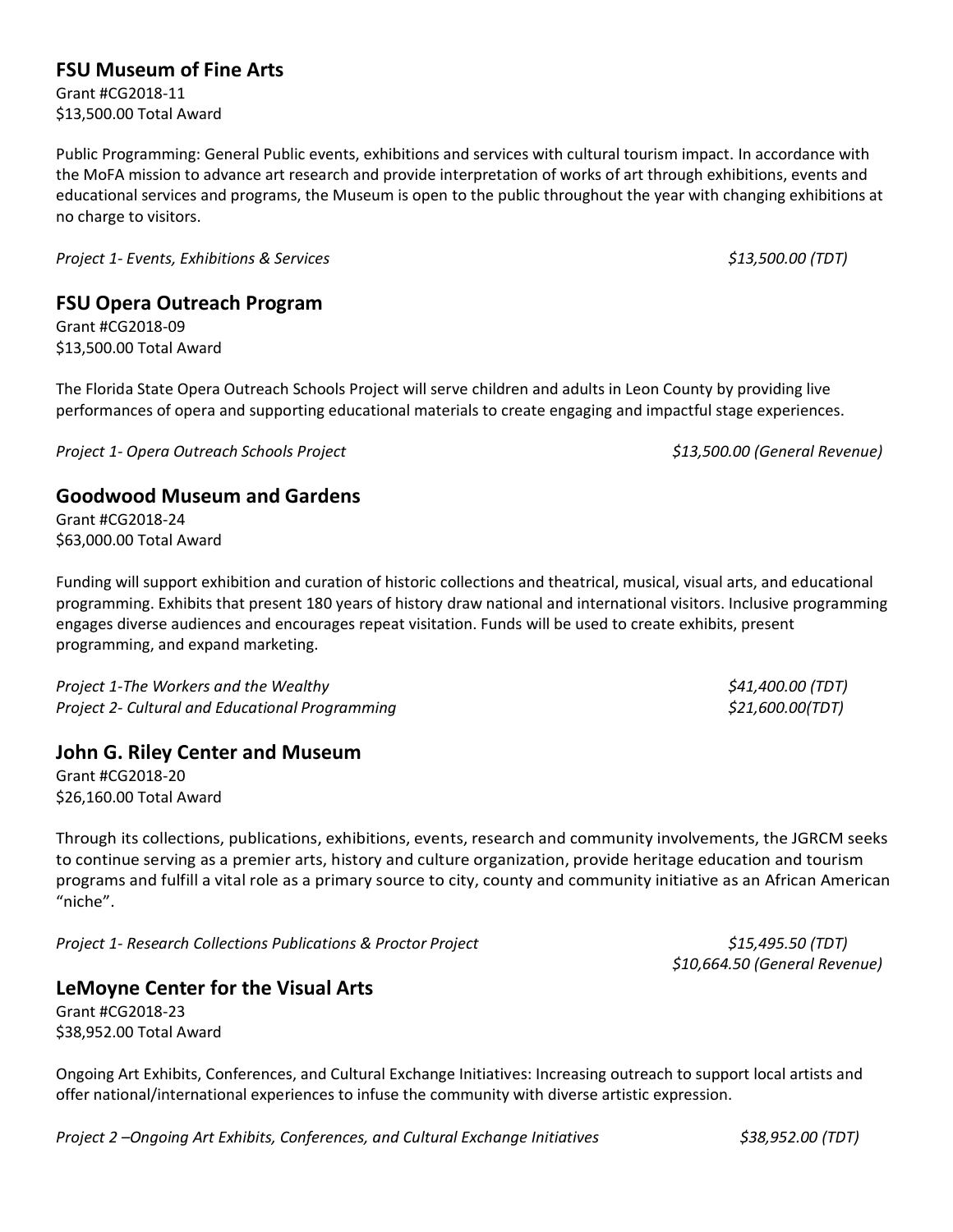## **Mickee Faust**

Grant #CG2018-08 \$13,000.00 Total Award

PROJECT ONE: Support for Spring Cabaret, Faust Foot Forward PROJECT TWO: Support for Queer as Faust XI Festival

*Project 1- Spring Cabaret- Faust Foot Forward \$6,001.00 (TDT) Project 2 – Queer as Faust XI Festival \$6,999.00 (TDT)*

# **Opening Nights Performing Arts (FSU)**

Grant #CG2018-12 \$13,500.00 Total Award

Southern Shakespeare Company and Opening Nights are teaming up to bring the Reduced Shakespeare Company (RSC) to the Tallahassee area. We will host two public performances and conducting two free community workshops available to students, teachers and local actors.

*Project 1- Reduced Shakespeare Company Performance \$13,500.00 (TDT)*

## **Southern Shakespeare Company**

Grant #CG2018-18 \$36,000.00 Total Award

Southern Shakespeare Company (SSC) is seeking support for our expanding educational programming including school visits by Shakespeare Man and SSC's original play project A Town Divided; and our 2018 Visiting Artist Series featuring The Reduced Shakespeare Company, bringing education workshops and William Shakespeare's Long Lost First Play (Abridged) to Tallahassee.

*Project 1- Education Outreach Programs \$28,800.00 (General Revenue) Project 2 – 2018 Visiting Artist Series \$7,200.00 (TDT)*

#### **Tallahassee Bach Parley**

Grant #CG2018-14 \$18,000.00 Total Award

- Present five concerts of Baroque music performed by professional musicians on period instruments with educational commentary.
- Organize and host "Kids Go for B'roque," a competition and honors concert for young musicians playing pieces of the Baroque Era.

*Project 1- Concert Series \$16,650.00 (TDT) Project 2 – Kids Go for B'roque \$1,350.00 (General Revenue)*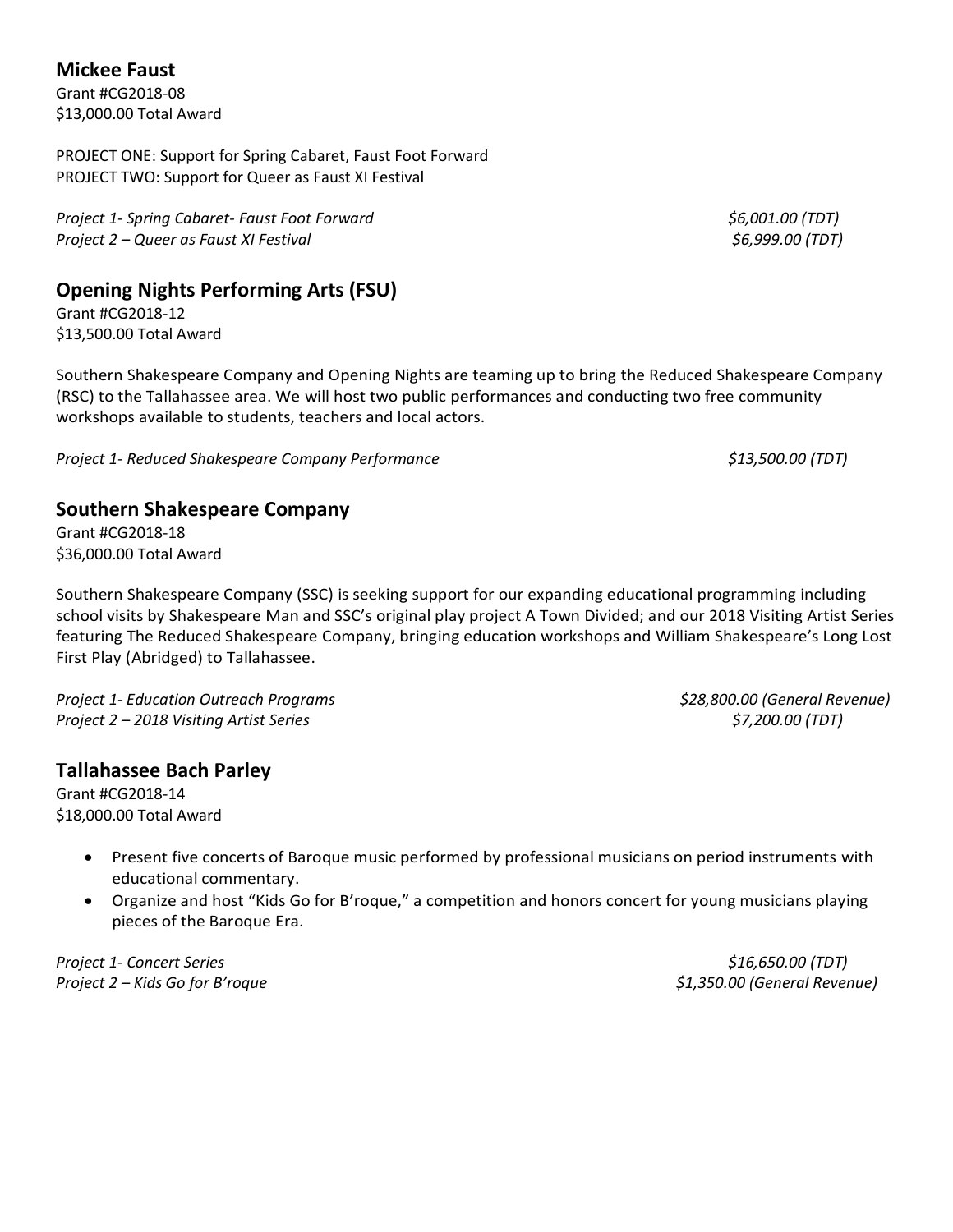# **Tallahassee Ballet**

Grant #CG2018-25 \$77,634.00 Total Award

The Tallahassee Ballet requests funds to support The Tallahassee Ballet's 2017-2018 Season and Professional Workshops and Cultural Opportunities for Youth program through community outreach and education.

*Project 1-2017-2018 Season \$53,334.00 (TDT) Project 2 – Cultural Opportunities for Youth \$24,300.00 (General Revenue)*

**Tallahassee Civic Chorale**

Grant #CG2018-01 \$1,678.20 Total Award

The project, consisting of three major concerts, are designed to be family-friendly and community-oriented, in order to reflect the Tallahassee/Leon County community, and thereby attract the greatest number of residents and visitors to our concerts.

*Project 1- 2017-2018 Season \$1,678.00 (TDT)*

## **Tallahassee Community Chorus**

Grant #CG2018-15 \$18,000.00 Total Award

The Tallahassee Community Chorus seeks grant funding in support of its 30th concert season (2017-18). The Chorus offers singing opportunities to community members and students and provides FSU graduate students with conducting and internship opportunities. Diverse populations of the community are engaged to perform and attend performances as patrons.

*Project 1- Masterworks Series \$14,400.00 (TDT) Project 2 – Unity Concert \$3,600.00 (TDT)*

# **Tallahassee Film Society**

Grant #CG2018-04 \$6,120.00 Total Award

The Tallahassee Film Society (TFS) requests support for two unique film programs closely aligned with the cultural, educational and economic goals of the Cultural Grant program.

- World Lens a yearlong series featuring the best new and classic foreign films.
- Florida Animation Festival a four-day celebration of the world's most outstanding animated films.

*Project 1- World Lens \$3,150.00 (TDT) Project 2 – Florida Animation Festival \$2,970.00 (TDT)*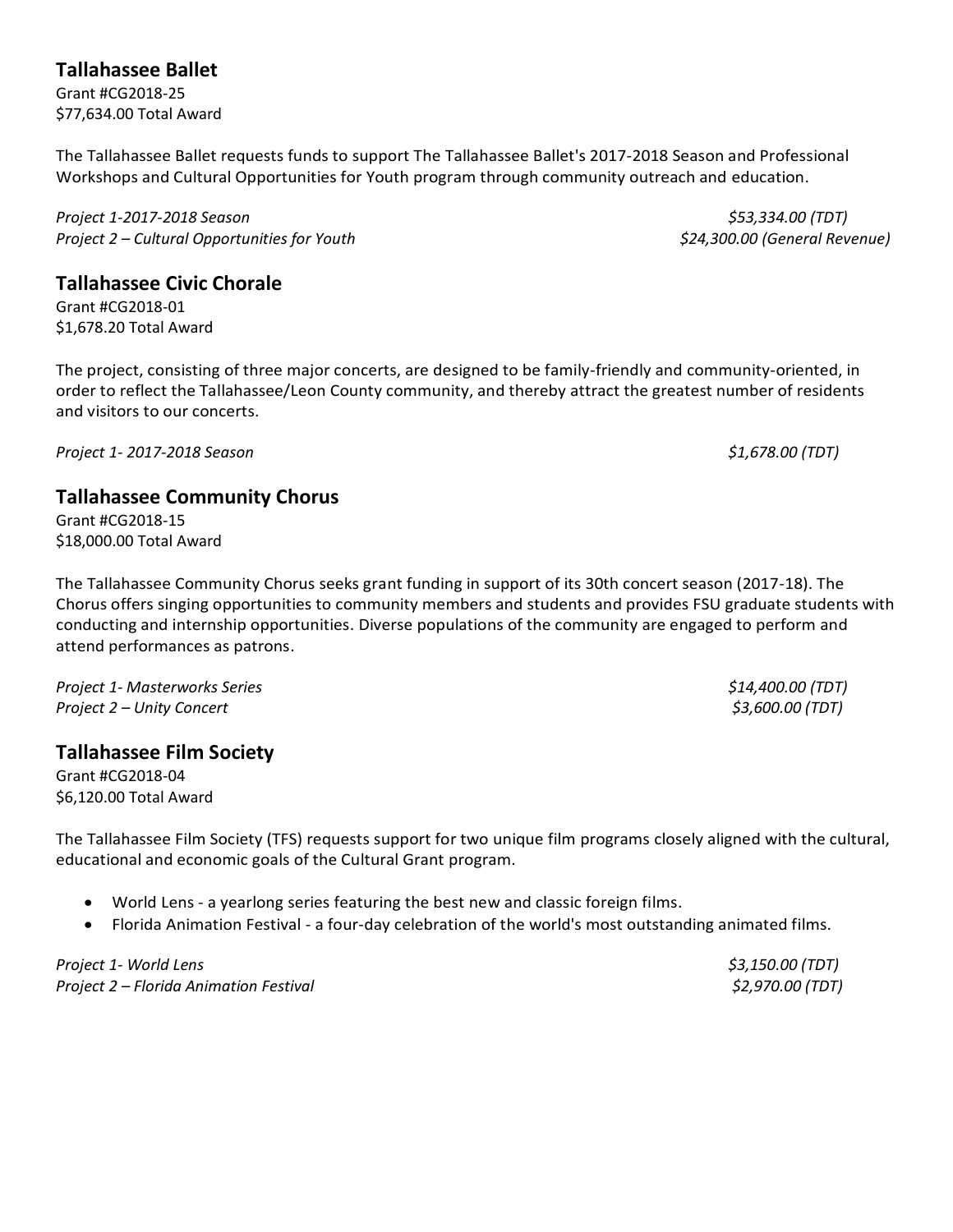## **Tallahassee Museum**

Grant #CG2018-28 \$312,493.80 Total Award

The Museum seeks funding to collect, conserve and interpret the region's natural and cultural history; Offer educational programs to audiences of all ages; Market its activities and contribute to our area's economic and tourism development efforts; Remain accessible to audiences through special programs, free admission and scholarships

*Project 1- Collections, Research and Exhibitions \$199,938.00 (TDT) Project 2 – Educational Programs and Cultural Events \$112,555.80 (TDT)*

**Tallahassee Symphony Orchestra**

Grant #CG2018-26 \$79,502.40 Total Award

Funding will be used to support the Tallahassee Symphony Orchestra's Subscription and Community engagement & Educational Concerts.

*Project 1- 2017-18 Subscription Series \$59,627.20 (TDT) Project 2 – Community Engagement and Education Concerts \$19,875.20 (TDT)*

## **Tallahassee Youth Orchestra**

Grant #CG2017-1201, Grant #CG2017-1202 \$28,404.90 Total Award

The Tallahassee Youth Orchestra is the Big Bend's only comprehensive orchestral training program serving children of all levels and ages with four orchestras and several chamber ensembles. Through music instruction, performances, and partnerships, the TYO seeks to provide quality music programs and community performances that strengthen the Tallahassee Community.

*Project 1- Youth Ensemble Rehearsals and Performances \$22,329.90 (General Revenue) Project 2 –Guest Artist Concert Ft. Leon Anderson Trio \$6,075.00 (TDT)*

# **Theater with a Mission**

Grant #CG2018-05 \$6,300.00 Total Award

Theater with a Mission creates and tours an expanded performance of *Loco for Love,* a thriller that lets audiences wrestle with a cliffhanger love story from Shakespeare and Cervantes. The Festival features the world premiere of *Loco for Love 3.0: Cervantes v. Shakespeare in The Final Smackdown*, plus a series of hands-on demonstrations by experts with national reputations, and a showcase of performances by regionally celebrated artists.

*Project 1- Loco for Love 3.0 \$6,300.00 (TDT)*